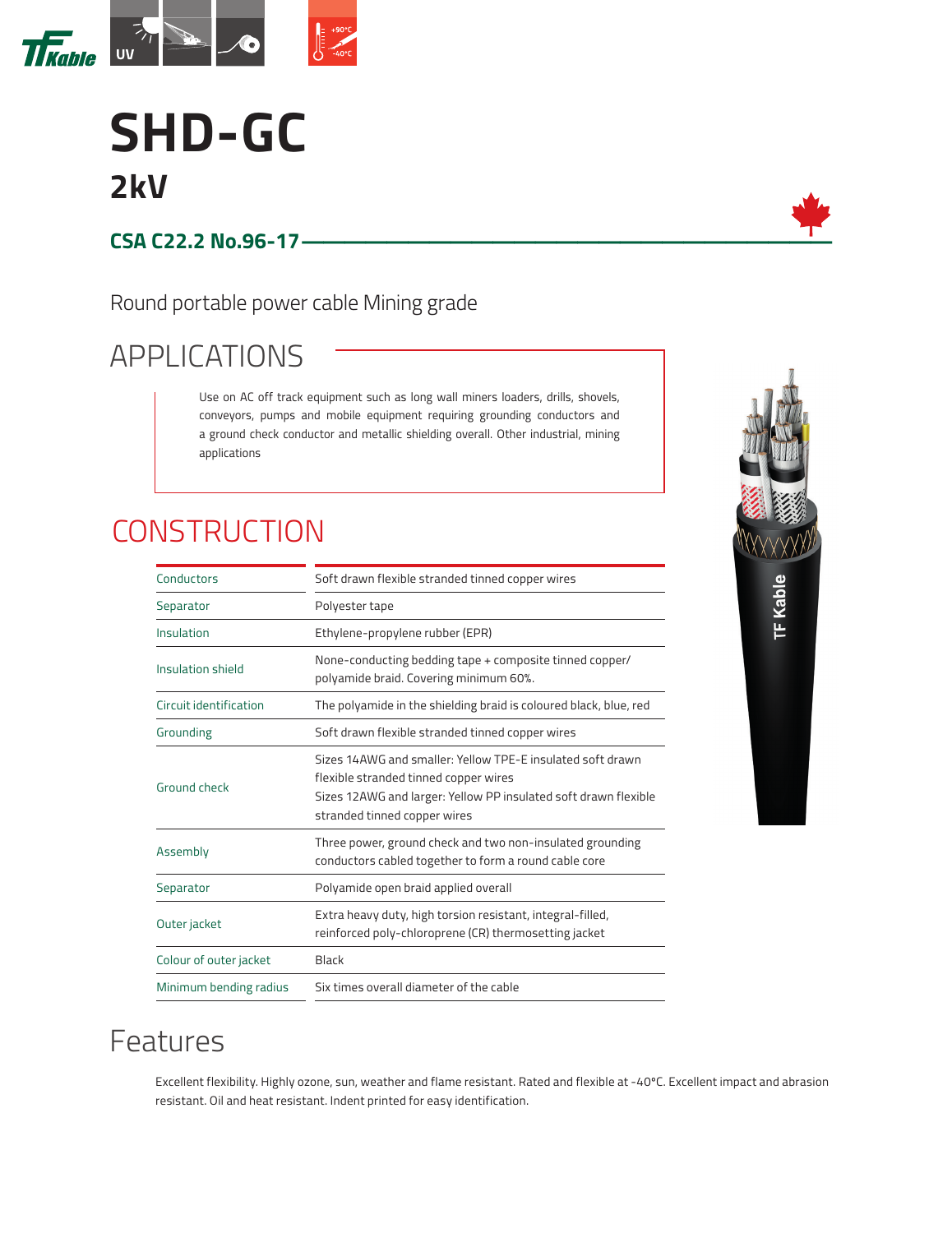

## Approvals

**CSA:** 1523058 (LR 103932), **MSHA:** P-07-KA060012-2 (for sizes 14AWG-500MCM)

#### Selection Data

| Part<br>Number   | Cond.<br><b>Size</b> | Cond.<br>Strand<br>No. of<br>wires | Cond. Size     |    | Nominal<br>Insulation |      | Nominal Jacket<br><b>Thickness</b> |      | Outside<br><b>Diameter</b> |      | Approx. Weight  |         | Max.<br><b>Tensile</b> | Ampacity(1)<br>40°Ambient |
|------------------|----------------------|------------------------------------|----------------|----|-----------------------|------|------------------------------------|------|----------------------------|------|-----------------|---------|------------------------|---------------------------|
|                  |                      |                                    | <b>GRD</b>     | GC | <b>Thickness</b>      |      |                                    |      |                            |      |                 |         | Force                  | Temp                      |
|                  | AWG/<br><b>MCM</b>   |                                    | <b>AWG</b>     |    | Inches                | mm   | Inches                             | mm   | <b>Inches</b>              | mm   | Lbs.<br>1000ft. | kg/km N |                        | A                         |
| SHDGC2KV14-3CSA  | 14                   | 49                                 | 14             | 14 | 0.070                 | 1.78 | 0.125                              | 3.18 | 0.91                       | 23.0 | 487             | 725     | 94                     | $N/A^*$                   |
| SHDGC2KV12-3CSA  | 12                   | 49                                 | 12             | 14 | 0.070                 | 1.78 | 0.125                              | 3.18 | 0.91                       | 23.0 | 515             | 766     | 148                    | 32                        |
| SHDGC2KV10-3CSA  | 10                   | 49                                 | 12             | 12 | 0.070                 | 1.78 | 0.125                              | 3.18 | 0.97                       | 24.6 | 593             | 882     | 238                    | 45                        |
| SHDGC2KV8-3CSA   | 8                    | 133                                | 10             | 10 | 0.070                 | 1.78 | 0.140                              | 3.56 | 1.05                       | 26.6 | 745             | 1109    | 380                    | 59                        |
| SHDGC2KV6-3CSA   | 6                    | 133                                | 10             | 10 | 0.070                 | 1.78 | 0.155                              | 3.94 | 1.22                       | 31.0 | 1011            | 1504    | 600                    | 93                        |
| SHDGC2KV4-3CSA   | 4                    | 259                                | 9              | 10 | 0.070                 | 1.78 | 0.155                              | 3.94 | 1.34                       | 34.1 | 1297            | 1930    | 950                    | 122                       |
| SHDGC2KV2-3CSA   | 2                    | 259                                | 7              | 8  | 0.070                 | 2.03 | 0.170                              | 4.32 | 1.52                       | 38.5 | 1803            | 2683    | 1500                   | 159                       |
| SHDGC2KV1-3CSA   | 1                    | 259                                | 6              | 8  | 0.080                 | 2.03 | 0.190                              | 4.83 | 1.67                       | 42.4 | 2151            | 3201    | 1900                   | 184                       |
| SHDGC2KV1/0-3CSA | 1/0                  | 266                                | 5              | 8  | 0.080                 | 2.03 | 0.190                              | 4.83 | 1.78                       | 45.2 | 2542            | 3782    | 2400                   | 211                       |
| SHDGC2KV2/0-3CSA | 2/0                  | 342                                | 4              | 8  | 0.080                 | 2.03 | 0.205                              | 5.21 | 1.89                       | 48.1 | 3020            | 4494    | 3000                   | 243                       |
| SHDGC2KV3/0-3CSA | 3/0                  | 418                                | 3              | 8  | 0.080                 | 2.03 | 0.205                              | 5.21 | 2.05                       | 52.0 | 3568            | 5309    | 3800                   | 279                       |
| SHDGC2KV4/0-3CSA | 4/0                  | 532                                | $\overline{2}$ | 8  | 0.080                 | 2.03 | 0.220                              | 5.59 | 2.19                       | 55.7 | 4300            | 6399    | 4800                   | 321                       |
| SHDGC2KV250-3CSA | 250                  | 627                                | 1              | 8  | 0.095                 | 2.41 | 0.220                              | 5.59 | 2.38                       | 60.5 | 5002            | 7443    | 5800                   | 355                       |
| SHDGC2KV300-3CSA | 300                  | 740                                | 1/0            | 8  | 0.095                 | 2.41 | 0.235                              | 5.97 | 2.57                       | 65.2 | 5879            | 8749    | 6825                   | 398                       |
| SHDGC2KV350-3CSA | 350                  | 888                                | 1/0            | 8  | 0.095                 | 2.41 | 0.235                              | 5.97 | 2.68                       | 68.1 | 6598            | 9819    | 7900                   | 435                       |
| SHDGC2KV500-3CSA | 500                  | 1221                               | 3/0            | 8  | 0.095                 | 2.41 | 0.265                              | 6.73 | 3.05                       | 77.5 | 8885            | 13222   | 11400                  | 536                       |

*\* ampacity for 14AWG is not defined by the CSA standard M421.*

*(1) Ampacity – Based on continuous duty at 90°C conductor temperature*

*(2) Short-circuit current (1s) – Based on conductor temperature from 90°C up to 250°C*